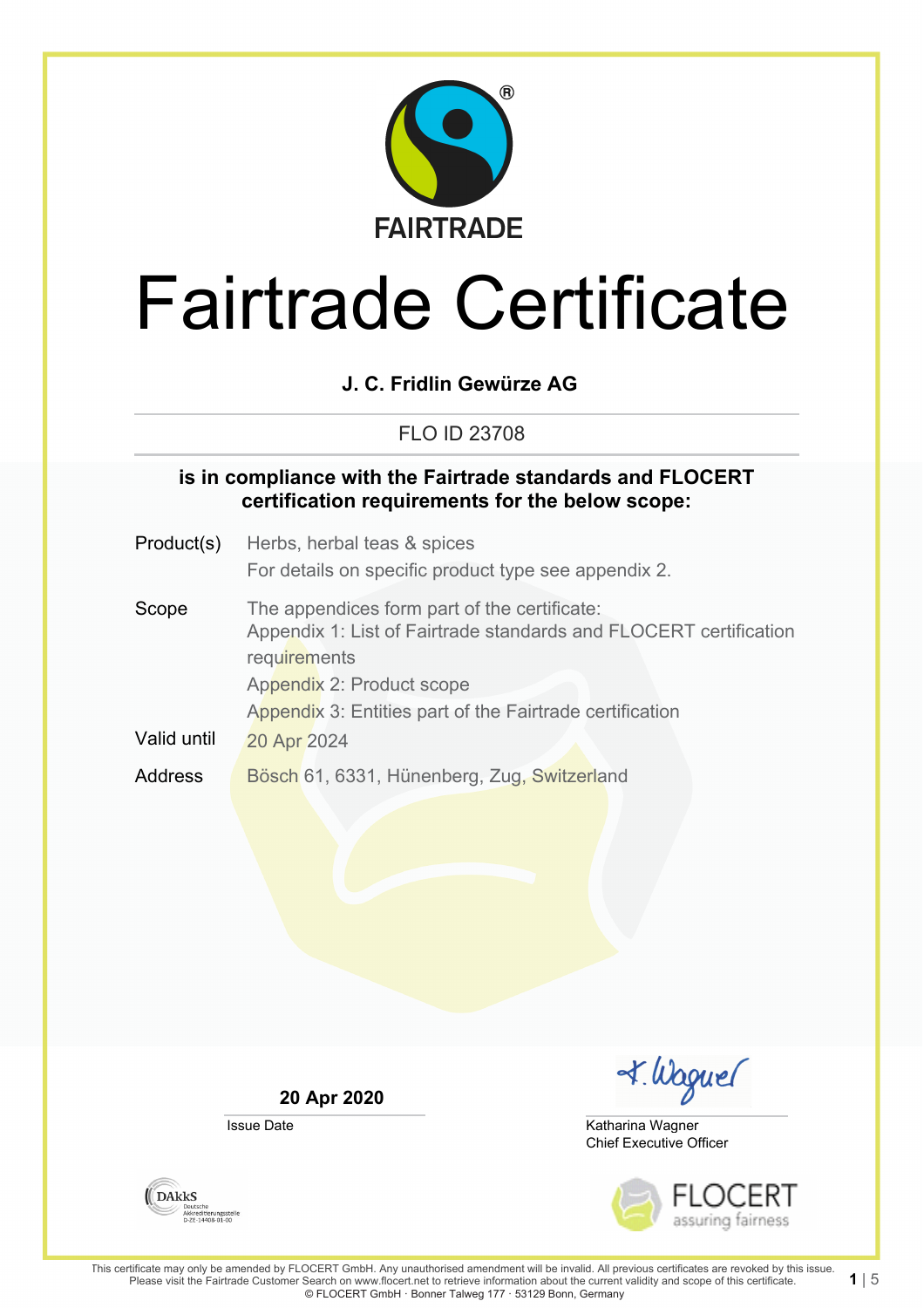

## **J. C. Fridlin Gewürze AG**

FLO ID 23708

**Appendix 1:**

**List of Fairtrade standards and FLOCERT certification requirements**

## **The organization J. C. Fridlin Gewürze AG with FLO ID 23708 ... is in compliance with the following Fairtrade standards**

Trader SCORE

• Fairtrade Trader Standard

• Fairtrade Standard for Herbs, Herbal Teas & Spices

### **... is in compliance with the following FLOCERT certification requirements**

Trader SCORE • FLOCERT Public Compliance Criteria List - Trade Certification



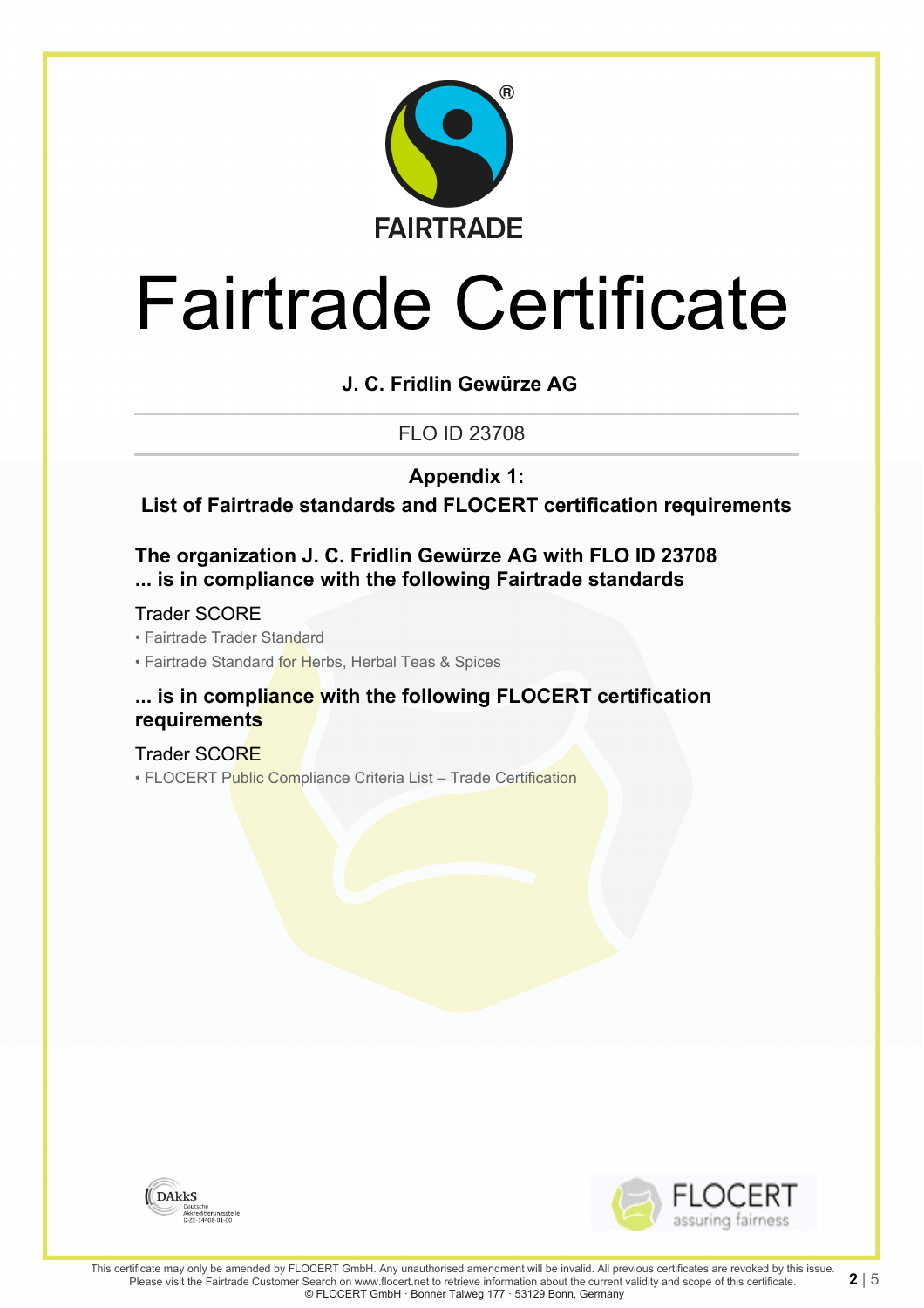

## **J. C. Fridlin Gewürze AG**

FLO ID 23708

## **Product scope Appendix 2:**

#### **The organization J. C. Fridlin Gewürze AG with FLO ID 23708 is certified for the following products:**

#### Trader SCORE

| Date of certification | <b>Function</b>                                                                                          | Product category               | Product type                                             |
|-----------------------|----------------------------------------------------------------------------------------------------------|--------------------------------|----------------------------------------------------------|
| 20 Apr 2020           | Manufacturer/Processor,<br>Intermediate Distributor,<br>Importing from country of<br>origin<br>Non-Payer | Herbs, herbal teas &<br>spices | <b>Black Pepper (Piper</b><br>nigrum)                    |
| 20 Apr 2020           | Manufacturer/Processor,<br>Intermediate Distributor                                                      | Herbs, herbal teas &<br>spices | Curry leaves/ Sweet<br>Neem leaves (Murraya<br>koenigii) |
| 20 Apr 2020           | Manufacturer/Processor,<br>Importing from country of<br>origin<br>Non-Payer                              | Herbs, herbal teas &<br>spices | White Pepper (Piper<br>nigrum)                           |
| 20 Apr 2020           | Manufacturer/Processor,<br>Intermediate Distributor                                                      | Herbs, herbal teas &<br>spices | Ginger (Zingiber<br>officinale)                          |
|                       | Non-Payer                                                                                                |                                |                                                          |



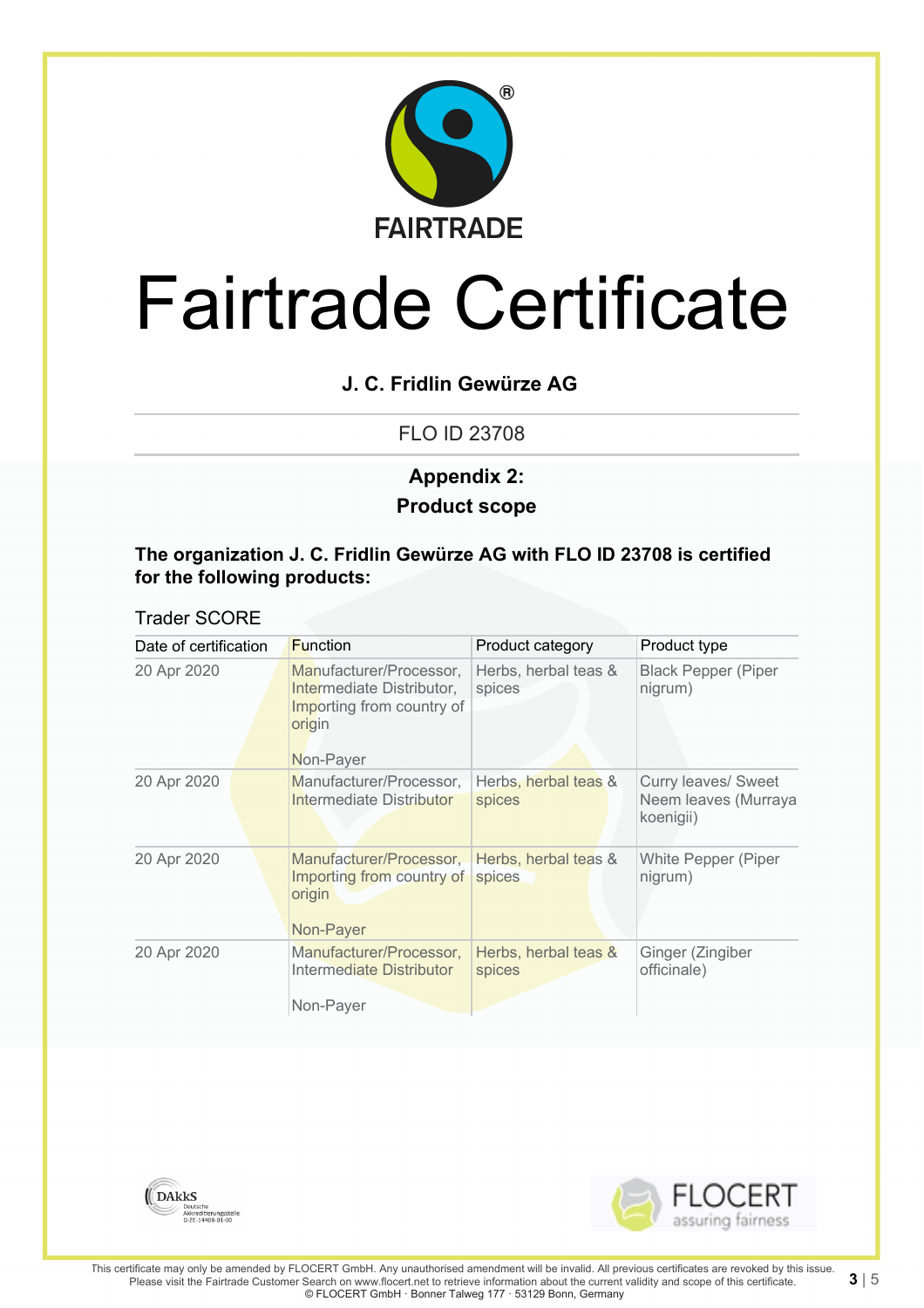

# **J. C. Fridlin Gewürze AG**

## FLO ID 23708

| 20 Apr 2020 | Manufacturer/Processor,<br>Intermediate Distributor<br>Non-Payer                                         | Herbs, herbal teas &<br>spices | Cinnamon<br>(Cinnamomum<br>zeylanicum, C. cassia) |
|-------------|----------------------------------------------------------------------------------------------------------|--------------------------------|---------------------------------------------------|
| 20 Apr 2020 | Manufacturer/Processor,<br>Intermediate Distributor<br>Non-Payer                                         | Herbs, herbal teas &<br>spices | Nutmeg (Myristica<br>fragrans)                    |
| 20 Apr 2020 | Manufacturer/Processor,<br>Intermediate Distributor,<br>Importing from country of<br>origin<br>Non-Payer | Herbs, herbal teas &<br>spices | Turmeric (Curcuma<br>species)                     |